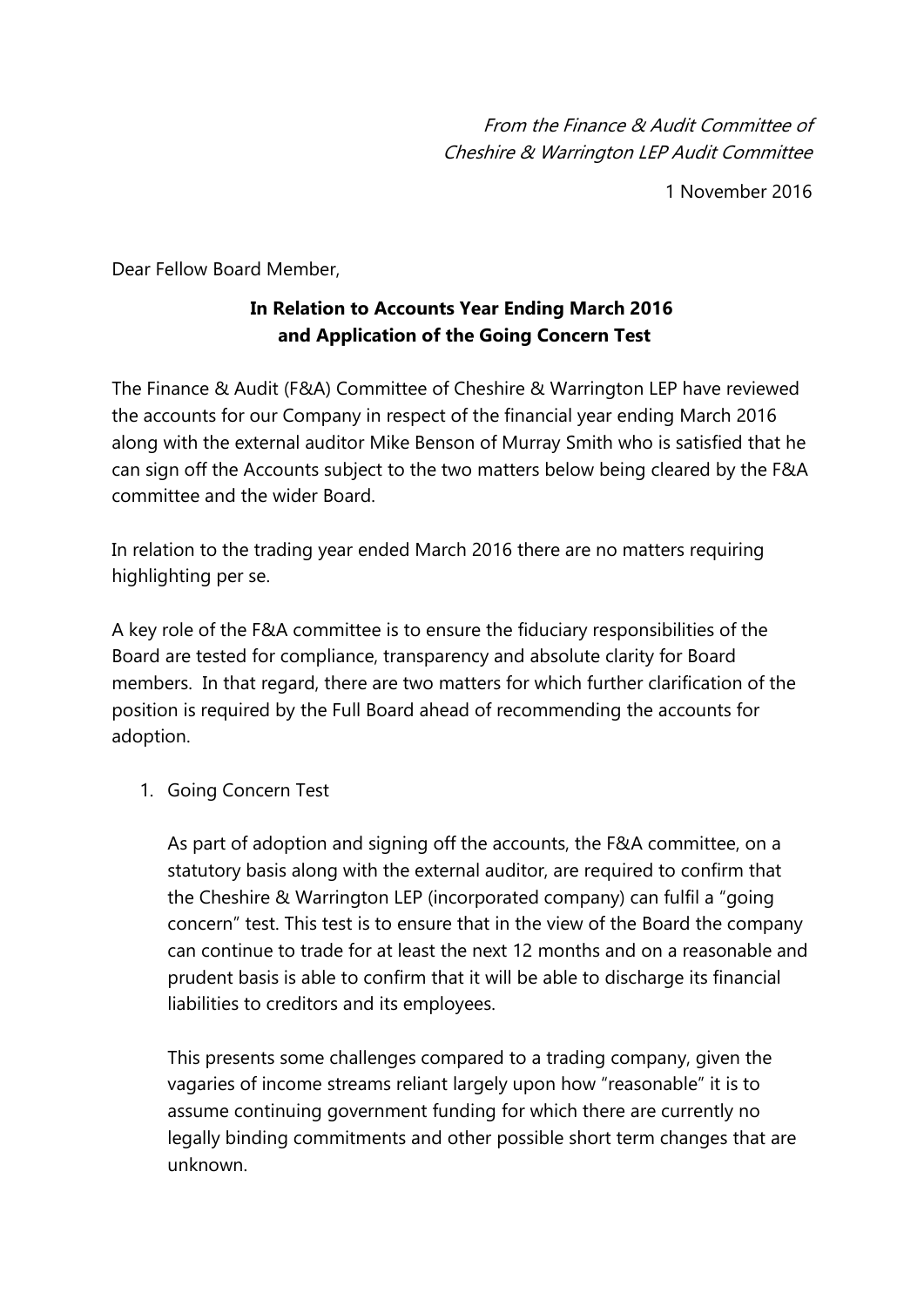The F&A committee has determined to apply a "going concern" test which applies to the sudden loss of funding from the government, however unlikely that may be.

It is important that the Board notes that the LEP has a very high proportion of staffing costs to income – £870k is required for remuneration and on costs from £1.1m of income, some 79%. While this is quite understandable for a company of this type, it is particularly high and the F&A is aware of the financial, legal and moral responsibilities to our employees when considering the financial position of the LEP.

The current cash position combined with the remaining 2016/2017 forecast assume reserves will be held totalling between £200k-£220k by the year end and budget FY2017/2018 is forecasting a shortfall of income to expenditure of £55k which would reduce year end reserves to approximately £150k by March 2018.

Our CEO, Philip Cox has now confirmed (by means of a separate detailed spreadsheet) that total windup costs of the LEP relating to employment responsibilities (as at 31 March 2017) are calculated at £143k so in the unlikely event of sudden cessation of funding there would be sufficient to discharge this liability.

**It is the view of the F&A therefore that cash reserves must not fall below £150k cash**, which provides sufficient liquidity to ensure there is sufficient working capital to run the Cheshire & Warrington LEP. This has been noted in the F&A minutes as an action to be discharged by the Executive team.

**The F&A strongly recommends that the Board supports this position and should ensure any future budget and/or specific financial commitments sign offs do not cause funds to fall below this level and that this level be reviewed annually by the F&A to ensure sufficient liquidity is maintained.**

2. The use of GPF money in relation to the development of Enterprise Zone (EZ) requires specific clarification.

Philip Cox has stated that he hopes there will be no need to draw down GPF capital money to bridge income from the EZ, which is forecast to be £389k for 2016/2017 from tenants "already moving in" and a further £489k in